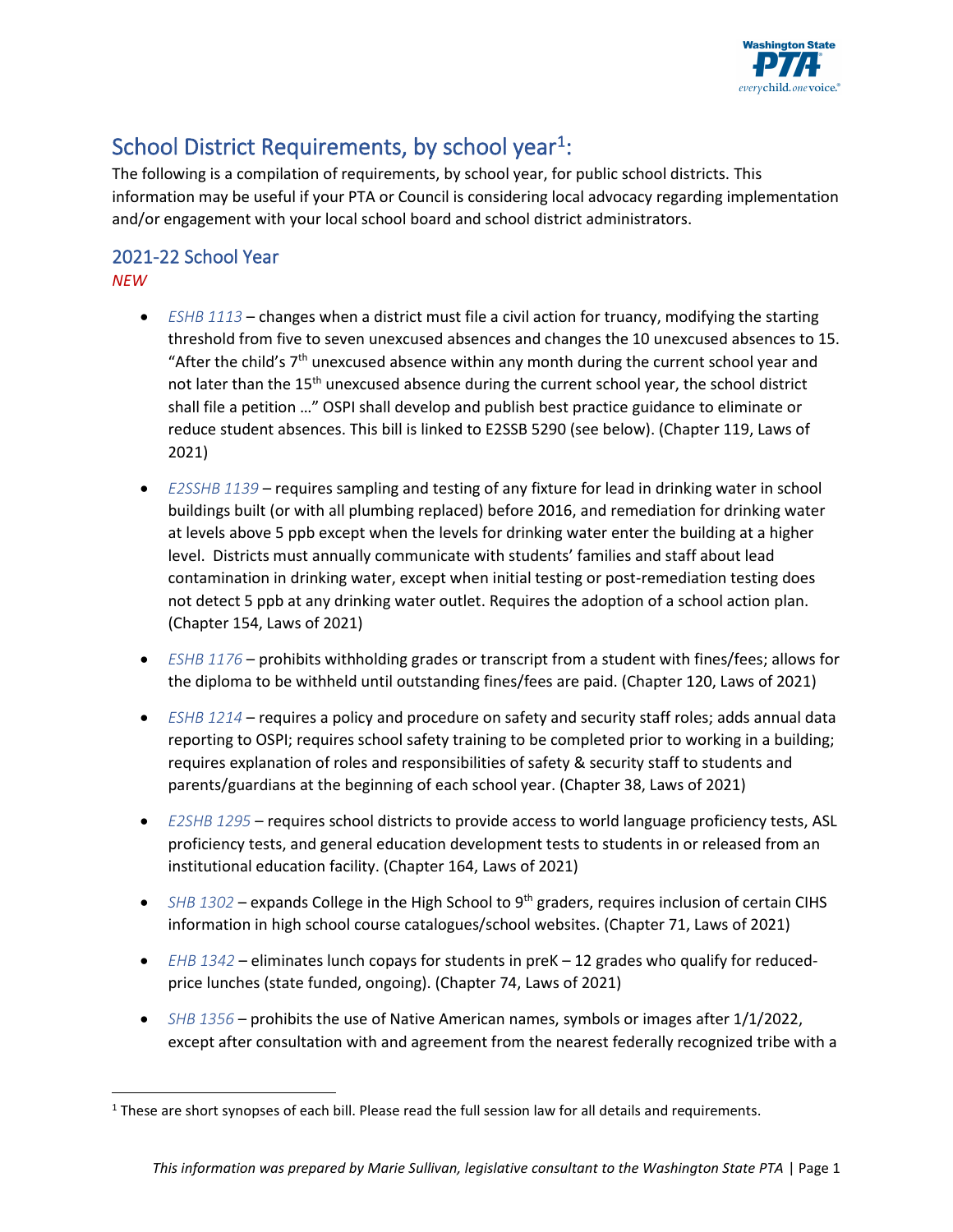

reservation or tribal lands in the county or adjacent county where the school district is located. (Chapter 128, Laws of 2021)

- *[SHB 1363](https://app.leg.wa.gov/billsummary?BillNumber=1363&Initiative=false&Year=2021)*  requires districts to adopt a policy and procedure regarding staff mental health in the workplace and establish a district-wide workforce mental health committee. (Chapter 129, Laws of 2021)
- *[SHB 1373](https://app.leg.wa.gov/billsummary?BillNumber=1373&Initiative=false&Year=2021)*  requires every public school that maintains a website to publish onto the home page access information to suicide prevention, substance abuse, mental health support, and more. (Chapter 167, Laws of 2021)
- *[ESSB 5044](https://app.leg.wa.gov/billsummary?BillNumber=5044&Initiative=false&Year=2021)*  requires one state-funded PD day to be spent on cultural competency, diversity, equity, and inclusion for all staff; every other year (2023-24, 2025-26, etc. afterwards). Requires school directors to complete training developed by WSSDA. (Chapter 197, Laws of 2021)
- *[SB 5184](https://app.leg.wa.gov/billsummary?BillNumber=5184&Initiative=false&Year=2021)*  requires each K-12 public school to have a building point of contact for students in the foster care system and requires training for these building liaisons. (Chapter 95, Laws of 2021)

### *Passed in 2020*

- *[ESHB 2816](https://app.leg.wa.gov/billsummary?BillNumber=2816&Initiative=false&Year=2019)* (Chapter 235, Laws of 2020) requires each school district to adopt or amend policies and procedures that, at a minimum, support a positive social and emotional school and classroom climate that meets specified requirements under the bill. Going forward, school districts must periodically review their policies and procedures for consistency with updated versions of the WSSDA-developed model policy, which will be available by March 1, 2021.
- *[ESSB 5395](https://app.leg.wa.gov/billsummary?BillNumber=5395&Initiative=false&Year=2019)* (Chapter 188, Laws of 2020) requires school districts to offer all public school students in grades 6-12 comprehensive sexual health education. The instruction must be offered twice in grades 6-8 and twice in grades 9-12. Also requires school districts to begin notifying parents and guardians, in writing, that the school will be providing comprehensive sexual health education during the school year and must give the parent or guardian the opportunity to preview the curriculum and/or opt out their student from instruction.

### *Passed in 2019*

- *[E2SSB 5290](http://lawfilesext.leg.wa.gov/biennium/2019-20/Pdf/Bills/Session%20Laws/Senate/5290-S2.SL.pdf)* (Chapter 312, Laws of 2019) removes the use of court-ordered detention for student truancy proceedings, starting July 1, 2021. This bill is linked to ESHB 1113 above (Chapter 119, Laws of 2021) which changes the action thresholds from five to seven unexcused absences and changes the 10 unexcused absences to 15.
- *[E3SHB 1257](http://lawfilesext.leg.wa.gov/biennium/2019-20/Pdf/Bills/Session%20Laws/House/1257-S3.SL.pdf)* (Chapter 285, Laws of 2019) requires new school construction to set aside the greater of one parking space or 10 percent of employee parking spaces (rounded to the next whole number) to provide electric vehicle charging capability and infrastructure. Rules shall be adopted to implement Section 18 of the bill by the State Building Code Council.
- *[E2SHB 1599](http://lawfilesext.leg.wa.gov/biennium/2019-20/Pdf/Bills/Session%20Laws/House/1599-S2.SL.pdf)* (Chapter 252, Laws of 2019) requires that each school district board of directors adopt an academic acceleration policy for high school students, which automatically enrolls students who meet or exceed the standard on state assessments in English Language Arts or math in the next most rigorous level of courses or program offered by the high school that aligns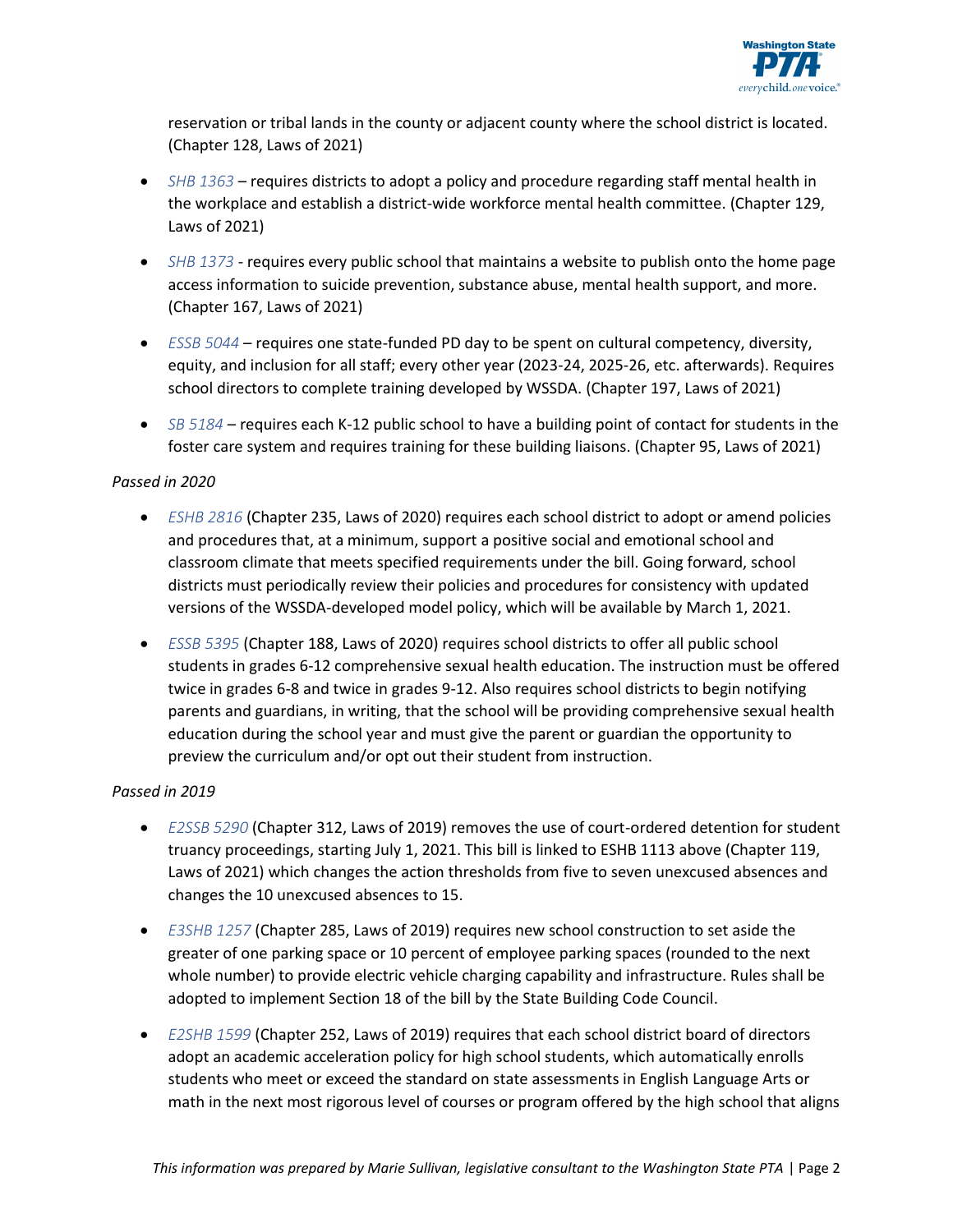

with the student's High School and Beyond Plan. Students who meet or exceed standard on the state comprehensive assessment of science are eligible for enrollment in advanced courses in science. Districts must provide notice of the policy to parents, legal guardians, and students, and give parents and legal guardians the **option to opt the student out** of the academic acceleration policy and enroll the student in an alternative course or program that aligns with the student's High School and Beyond Plan.

### *Passed in 2018*

• *[SB 6162](http://lawfilesext.leg.wa.gov/biennium/2017-18/Pdf/Bills/Session%20Laws/Senate/6162-S2.SL.pdf)* (Chapter 75, Laws of 2018) requires each school district and charter school to use evidence-based, multi-tiered systems of support to provide interventions to students in kindergarten through second grade who display indications of or areas of weakness associated with dyslexia.

## 2022-23 School Year

*NEW*

- *[SHB 1085](https://app.leg.wa.gov/billsummary?BillNumber=1085&Initiative=false&Year=2021)* requires school districts to provide individual health plans for students with epilepsy or other seizure disorders; requires the board of directors to adopt a policy related to implementation of the act; and requires training for parent-designated adults who are district employees. Parent-designated adults who are not district employees must show evidence of training in proper procedures for care of students with epilepsy or other seizure disorders. WSSDA shall develop a model policy and procedure by 12/15/21 for implementation of the act. (Chapter 29, Laws of 2021)
- *[ESHB 1273](https://app.leg.wa.gov/billsummary?BillNumber=1273&Initiative=false&Year=2021)* requires school districts to make menstrual hygiene products available at no cost in all gender-neutral bathrooms and bathrooms designated for female students located in schools that service students in any of grades six through twelve. Requires schools that serve students in grades three through five to make menstrual hygiene products available in a school health room or other location as designated by the school principal. (Chapter 163, Laws of 2021)
- *[SSB 5030](https://app.leg.wa.gov/billsummary?BillNumber=5030&Initiative=false&Year=2021)* requires each school district to develop and implement a written plan for a comprehensive school counseling program that is based on regularly updated standards developed by a national organization representing school counselors. By 12/1/21, OSPI shall develop guidance for small districts that is appropriate for the staffing resources, school counselor to student ratios, and range of duties performed by school counselors and ESAs in small school districts. (Chapter 174, Laws of 2021)
- *[SB 5299](https://app.leg.wa.gov/billsummary?BillNumber=5299&Initiative=false&Year=2021)* allows a computer science course aligned to the state learning standards to be used as the third credit of math or science for graduation purposes. This bill amends *[RCW](https://app.leg.wa.gov/RCW/default.aspx?cite=28A.230.300) [28A.230.300](https://app.leg.wa.gov/RCW/default.aspx?cite=28A.230.300)*, which requires each school district that operates a high school to provide an opportunity to access an elective computer science course that is available to all high school students, starting in the 2022-23 school year. (Chapter 307, Laws of 2021)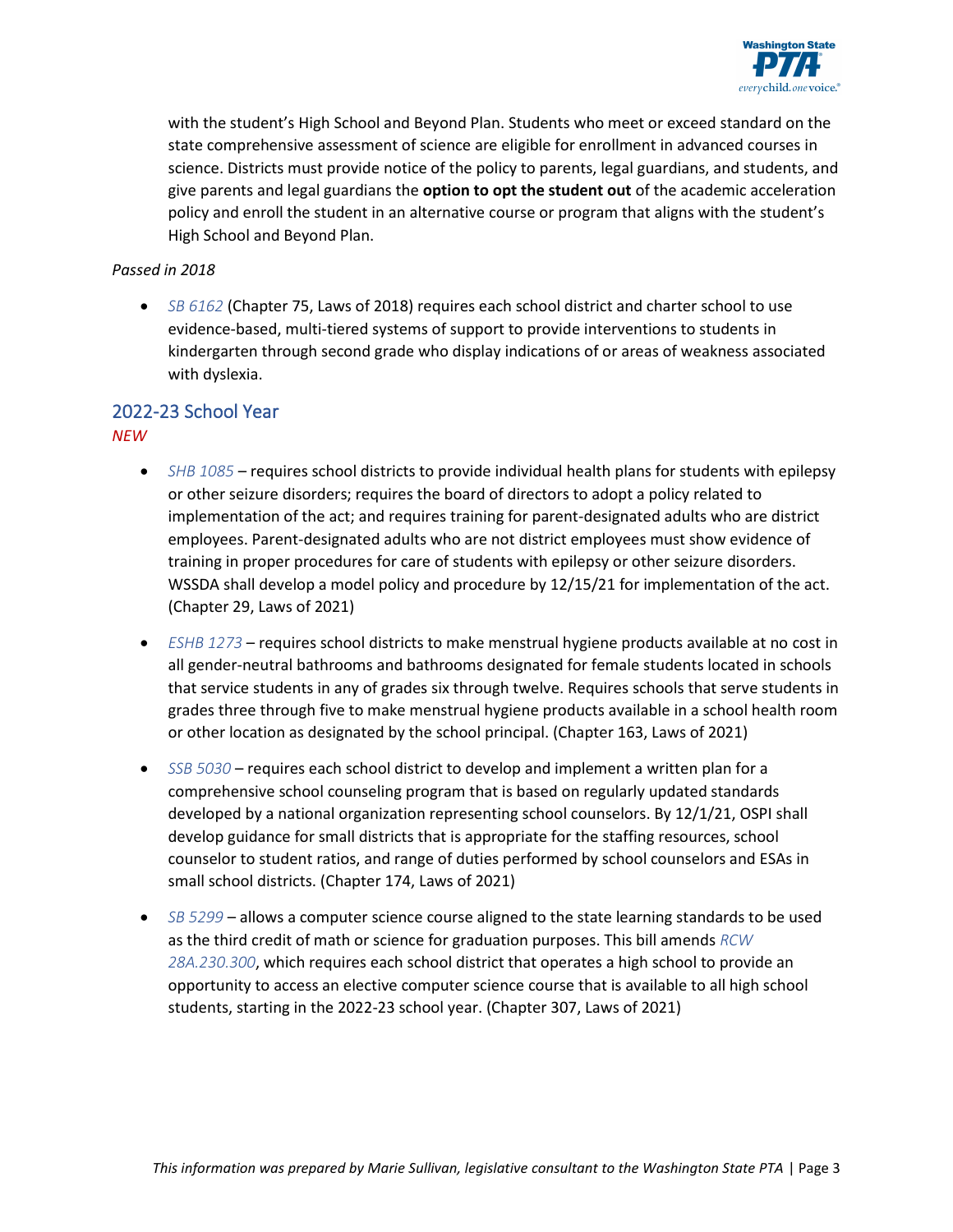

### *Passed in 2020*

• *[ESSB 5395](https://app.leg.wa.gov/billsummary?BillNumber=5395&Initiative=false&Year=2019)* (Chapter 188, Laws of 2020) requires all school districts to offer comprehensive sexual health education. Instruction must be aligned with state learning standards. For grades K-3, instruction is only in social and emotional learning, and is only required to be offered once during the grade band of K-3. Sexual health education must be offered once in grade band 4-5, twice in the grade band of 6-8, and twice in the grade band of 9-12.

### *Passed in 2019*

- *[E2SHB 1599](http://lawfilesext.leg.wa.gov/biennium/2019-20/Pdf/Bills/Session%20Laws/House/1599-S2.SL.pdf)* (Chapter 252, Laws of 2019) requires each school district to provide students who did not meet or exceed the standard on the high school assessments in English Language Arts or Math with the opportunity to access any combination of interventions, academic supports, or courses, that are designed to support students in meeting high school graduation requirements. Districts must also prepare student learning plans for  $8<sup>th</sup>$  graders who were not successful on any or all of the content areas of the state assessment during the previous school year or who are not on track to graduate due to credit deficiencies or absences, and notify a parent or legal guardian, preferably through a parent conference and at least annually. To the extent feasible, schools serving English language learner students and their parents shall translate the SLPs into the primary language of the family. Specific requirements for the plan are in Section 203 of the bill.
- *[SSB 5082](http://lawfilesext.leg.wa.gov/biennium/2019-20/Pdf/Bills/Session%20Laws/Senate/5082-S2.SL.pdf)* (Chapter 386, Laws of 2019) and *[2SSB 5903](http://lawfilesext.leg.wa.gov/biennium/2019-20/Pdf/Bills/Session%20Laws/Senate/5903-S2.SL.pdf)* (Chapter 360, Laws of 2019) require school districts to use one of the professional development days funded by the state (*every other year)* to train school district staff in one or more of the following topics: social-emotional learning, trauma-informed practices, consideration of adverse childhood experiences, mental health literacy, antibullying strategies, or culturally sustaining practices.
- *[SB 5088](https://app.leg.wa.gov/billsummary?billnumber=5088&initiative=False&year=2019)* (Chapter 180, Laws of 2019) each district that operates a high school must provide the opportunity to access an elective computer science course that is available to all high school students. Districts are encouraged to consider community-based or public-private partnerships to establish and administer a course, but any such course must be aligned to the state learning standards for computer science or mathematics.

### 2023-24 School Year

### *Passed in 2021*

• *[ESSB 5044](https://app.leg.wa.gov/billsummary?BillNumber=5044&Initiative=false&Year=2021)* – requires one state-funded PD day to be spend on cultural competency, diversity, equity, and inclusion for all staff; every other year (2023-24, 2025-26, etc. afterwards). Requires school directors to complete training developed by WSSDA. (Chapter 197, Laws of 2021)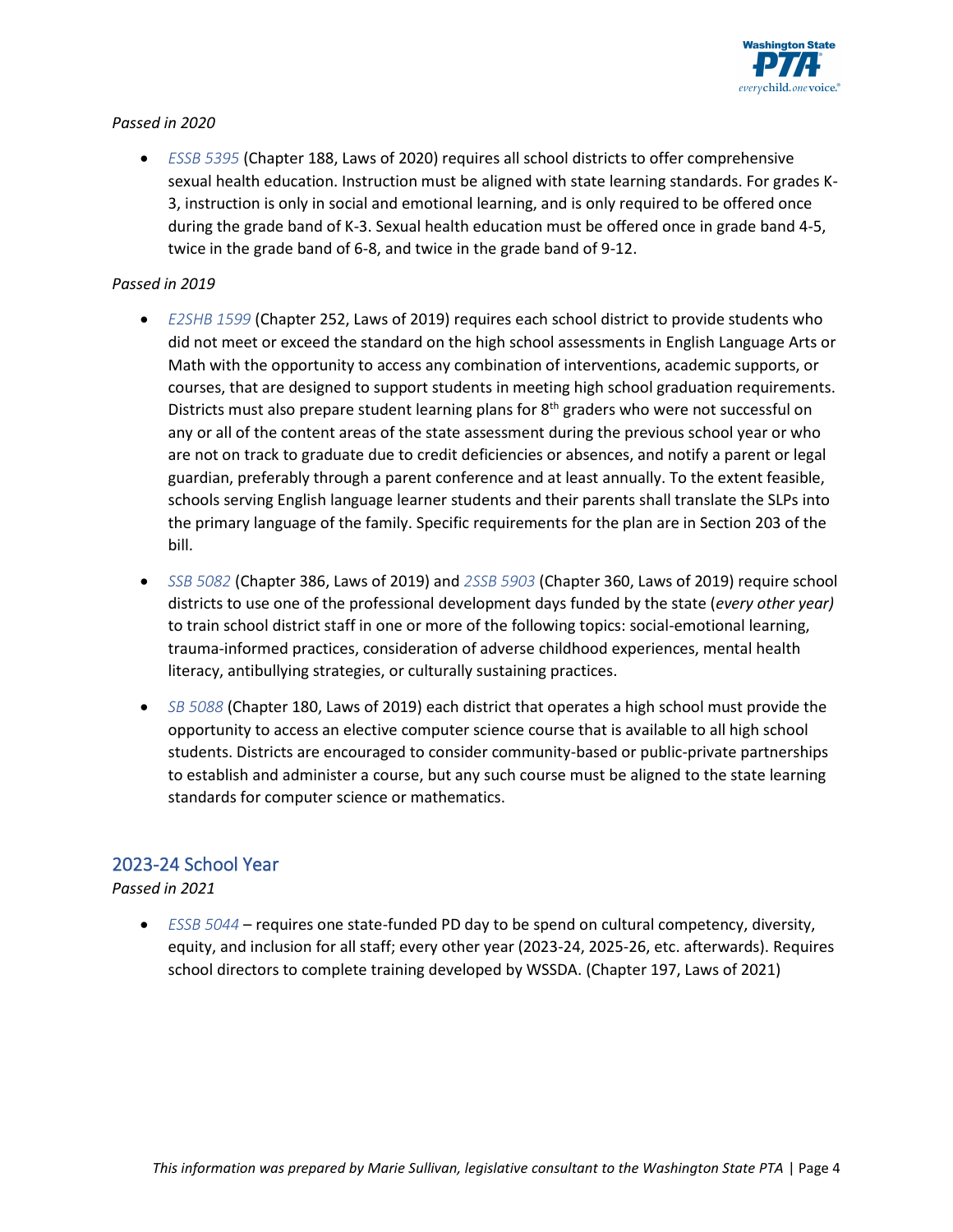

### *Previous School Year Requirements – Reminders for Implementation*

### 2019-20 School Year

### *Passed in 2019*

• *[ESHB 2551](https://app.leg.wa.gov/billsummary?BillNumber=2551&Initiative=false&Year=2019)* (Chapter 35, Laws of 2020) precludes school districts, public schools, and institutions of higher education from prohibiting students who are members of a federally recognized tribe from wearing traditional tribal regalia or objects of Native American cultural significance at graduation ceremonies or related school events. The bill is effective immediately upon signature by Governor Jay Inslee.

### 2020-21 School Year

### *Passed in 2020*

- *[3SHB 1660](https://app.leg.wa.gov/billsummary?BillNumber=1660&Initiative=false&Year=2019)* (Chapter 13, Laws of 2020) requires that each school district that has an ASB must publish (and annually update) the following information on its website by August  $31<sup>st</sup>$ :
	- $\circ$  Data related to high school student possession of an ASB card and high school student participation in school-based extracurricular activities.
	- o The school district's extracurricular activity opportunity gap reduction plan, if required.
	- $\circ$  A list of optional noncredit extracurricular event attendance and participation fees and the school district policy for waiving and reducing these fees as described under RCW 28A.325.010.
- *[EHB 2040](https://app.leg.wa.gov/billsummary?BillNumber=2040&Initiative=false&Year=2019)* (Chapter 225, Laws of 2020) changes the calculation of a non-high school district's local levy payments to a high school district to serve a non-high school student.
- *[ESHB 2455](https://app.leg.wa.gov/billsummary?BillNumber=2455&Initiative=false&Year=2019)* (Chapter 339, Laws of 2020) requires school districts to provide transportation upon request for "parenting" students for transporting an infant.
- *[SHB 2589](https://app.leg.wa.gov/billsummary?BillNumber=2589&Initiative=false&Year=2019)* (Chapter 39, Laws of 2020) requires, within existing resources, public elementary and secondary schools, and public institutions of higher education, *that issue student or staff identification cards* to have printed on newly issued or replacement cards the following: the contact information for a national suicide prevention organization and the contact information for one or more campus, local, state, or national organizations specializing in suicide prevention, crisis intervention, or counseling, if available.
- *[ESHB 2660](https://app.leg.wa.gov/billsummary?BillNumber=2660&Initiative=false&Year=2019)* (Chapter 288, Laws of 2020) requires, with limited exceptions, each school with students in or below grade 8 with 62.5 percent or more of its students eligible for free meals through a direct certification process to participate in the federal Community Eligibility Provision (CEP), thereby making school meals available to all students at no charge.
- *[ESHB 2731](https://app.leg.wa.gov/billsummary?BillNumber=2731&Initiative=false&Year=2019)* (Chapter 347, Laws of 2020) requires public schools to annually report to the Department of Health information about each diagnosed concussion sustained by a student during athletic and other activities.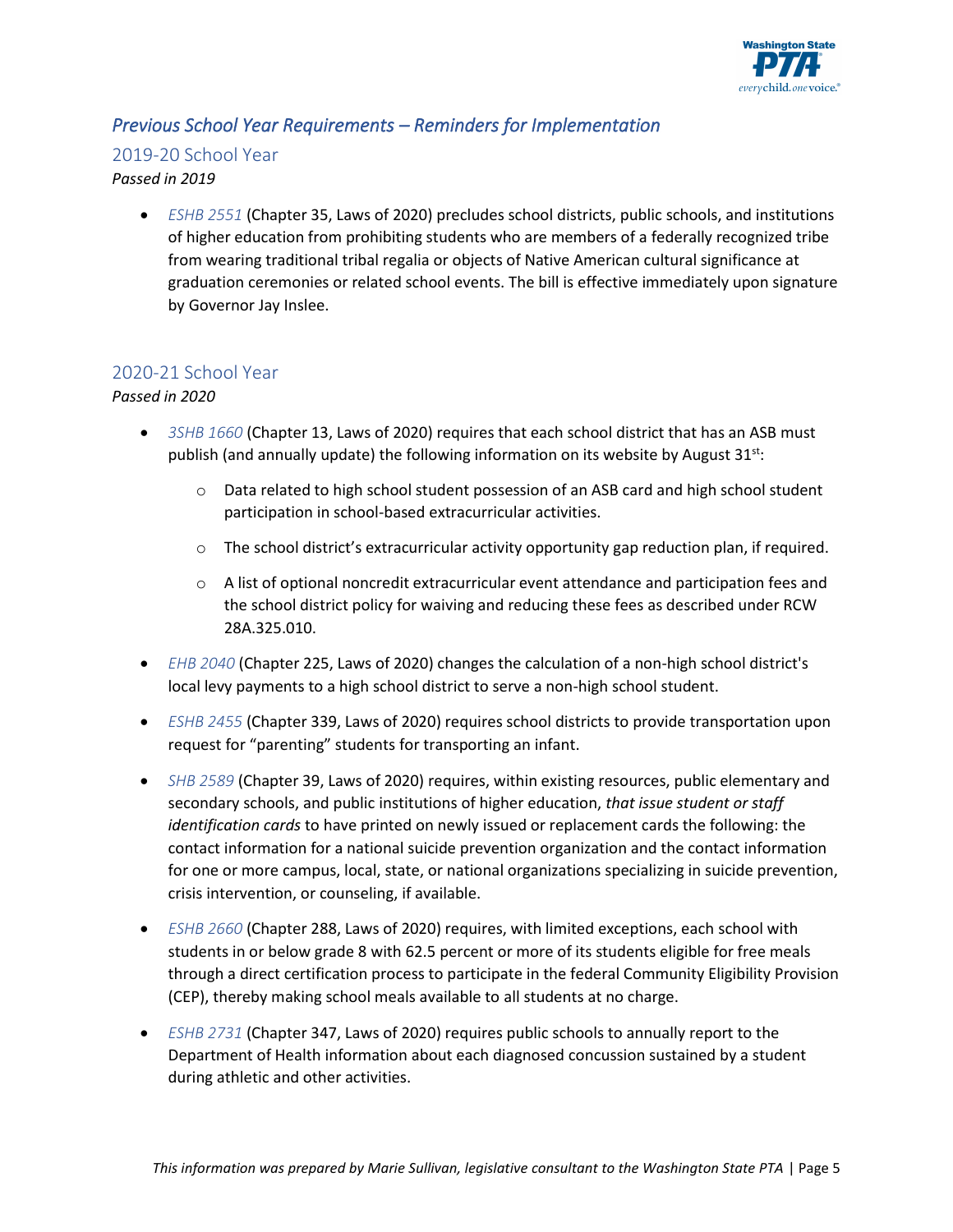

- *[ESSB 5395](https://app.leg.wa.gov/billsummary?BillNumber=5395&Initiative=false&Year=2019)* (Chapter 188, Laws of 2020) requires any school district providing comprehensive sexual health education to ensure its curriculum includes information about consent and bystander training.
- *[SB 6102](https://app.leg.wa.gov/billsummary?BillNumber=6102&Initiative=false&Year=2019)* (Chapter 95, Laws of 2020) changes the state requirement so that the letters for the word "stop" displayed on a school bus stop arm be at least 5.9 inches high.
- *[SB 6103](https://app.leg.wa.gov/billsummary?BillNumber=6103&Initiative=false&Year=2019)* (Chapter 61, Laws of 2020) requires new reporting from school districts to OSPI on data related to student growth to align with the Every Student Succeeds Act (129 Stat. 1802; 20 U.S.C. Sec. 6301 et seq.); and changes reporting requirements to OSPI, including requiring school districts to report the per-pupil expenditures of federal, state, and local funds including actual personnel expenditures and actual non-personnel expenditures of federal, state, and local funds disaggregated by source of funds, for each local educational agency and each school in the state for the preceding fiscal year.
- *[ESSB 6141](https://app.leg.wa.gov/billsummary?BillNumber=6141&Initiative=false&Year=2019)* (Chapter 307, Laws of 2020) requires school districts with high schools or serving high school seniors to administer financial aid advising day with information sharing requirements contained in the High School and Beyond Plan (HSBP) and requires that the HSBP include information about the Washington College Grant and other scholarship opportunities.
- *[ESSB 6168](https://app.leg.wa.gov/billsummary?BillNumber=6168&Initiative=false&Year=2019)* (Chapter 357, Laws of 2020) is the 2020 supplemental operating budget. Section 505 (b) requires school districts to use the equivalent of one day of salary and benefits for each of the funded full-time equivalent certificated instructional staff units to train school district staff on racial literacy, cultural responsiveness, and stereotype threat for purposes of closing persistent opportunity gaps.

### *Passed in 2019*

- *[2SHB 1216](http://lawfilesext.leg.wa.gov/biennium/2019-20/Pdf/Bills/Session%20Laws/House/1216-S2.SL.pdf)* (Chapter 333, Laws of 2019) requires each school district to adopt a policy and procedure to establish a school-based threat assessment program that meets the requirements identified in Section 5 of the bill. The school district model policy and procedures must be consistent with the model policy developed by WSSDA by January 1, 2020, and with other school district policies, procedures, and plans addressing safe and supportive learning environments.
- *[E2SHB 1599](http://lawfilesext.leg.wa.gov/biennium/2019-20/Pdf/Bills/Session%20Laws/House/1599-S2.SL.pdf)* (Chapter 252, Laws of 2019) requires each school district to ensure than an electronic High School and Beyond Plan platform is available to all students who are required to have one, and that it meets certain conditions, as specified in Section 504 of the bill, including portability between districts.
- *[2SHB 1973](http://lawfilesext.leg.wa.gov/biennium/2019-20/Pdf/Bills/Session%20Laws/House/1973-S2.SL.pdf)* (Chapter 176, Laws of 2019) requires school districts to, upon knowledge of a lowincome student's enrollment in Running Start, provide documentation of the student's lowincome status directly to the institution of higher education. The Washington Student Achievement Council will develop a centralized process for reporting to meet the requirement.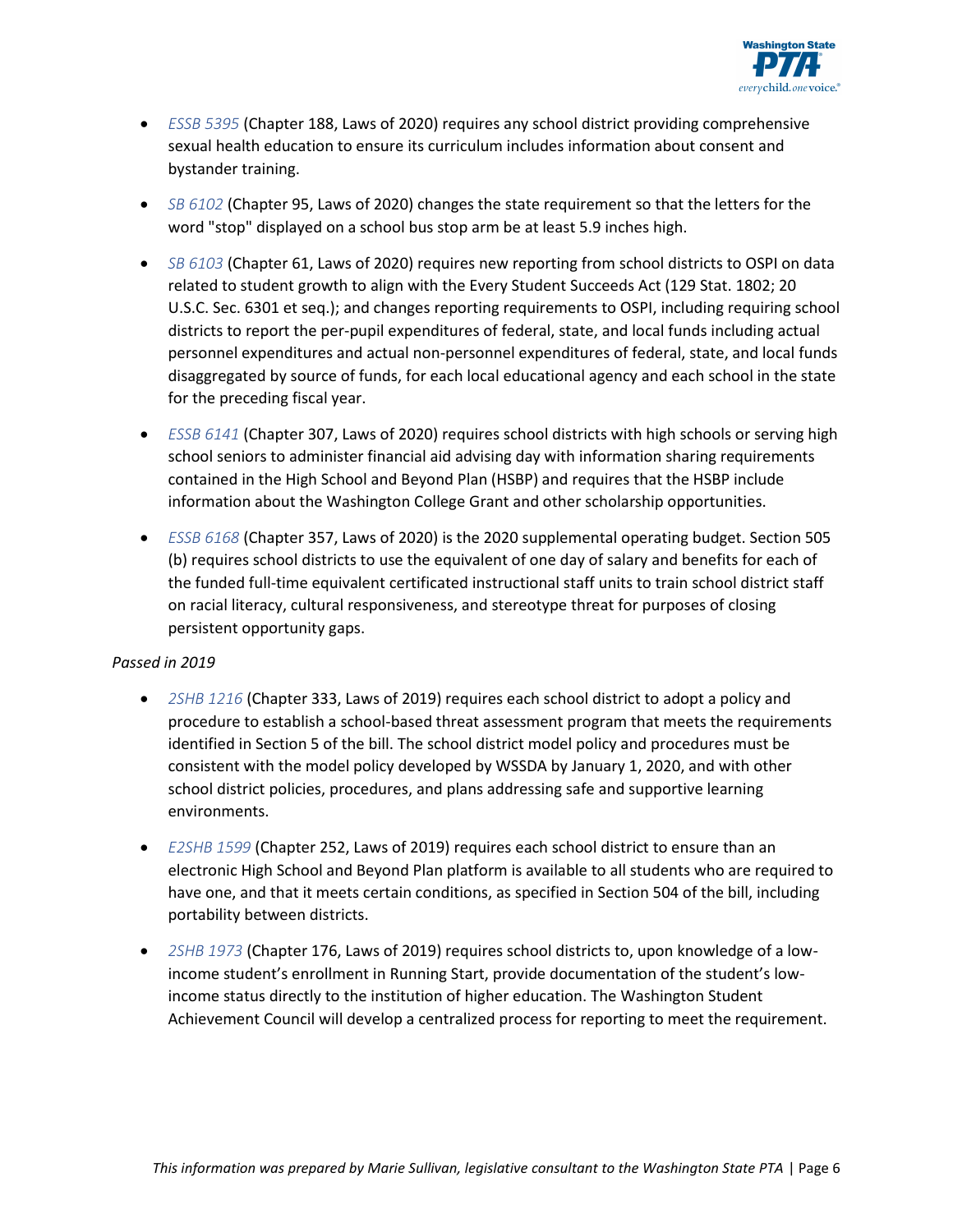

- *[ESHB 2140](http://lawfilesext.leg.wa.gov/biennium/2019-20/Pdf/Bills/Session%20Laws/House/2140-S.SL.pdf)* (Chapter 411, Laws of 2019) allows school districts to use the Capital Projects Fund for: renovation and replacement of facilities and systems, purchase or installation of items of equipment and furniture, including maintenance vehicles and machinery, and other preventive maintenance or infrastructure improvement purposes in the 2019-21 biennium.
- *[SSB 5023](https://app.leg.wa.gov/billsummary?BillNumber=5023&Initiative=false&Year=2019)* (Chapter 279, Laws of 2019) requires OSPI to identify and make available ethnic studies materials and resources for use in grades 7-12. By September 1, 2020, OSPI is required to adopt essential academic learning requirements and grade-level expectations that identify the knowledge and skills that all public-school students need to be global citizens in a global society with appreciation for the contributions of diverse cultures.
- *[SSB 5082](http://lawfilesext.leg.wa.gov/biennium/2019-20/Pdf/Bills/Session%20Laws/Senate/5082-S2.SL.pdf)* (Chapter 386, Laws of 2019) and *[2SSB 5903](http://lawfilesext.leg.wa.gov/biennium/2019-20/Pdf/Bills/Session%20Laws/Senate/5903-S2.SL.pdf)* (Chapter 360, Laws of 2019) require school districts to use one of the professional development days funded by the state (every other year) to train school district staff in one or more of the following topics: social-emotional learning, trauma-informed practices, consideration of adverse childhood experiences, mental health literacy, antibullying strategies, or culturally sustaining practices. The first year of the requirement is the 2020-21 school year.
- *[SSB 5380](http://lawfilesext.leg.wa.gov/biennium/2019-20/Pdf/Bills/Session%20Laws/Senate/5380-S.SL.pdf)* (Chapter 314, Laws of 2019, Sections 39-42) requires every school district with 2,000 or more students to obtain and maintain at least one set of opioid overdose reversal medication doses in each of its high schools. A school district that demonstrates a good faith effort to obtain the opioid overdose reversal medication through a donation source, but is unable to do so, is exempt from this requirement. Related to this, school districts must offer training to at least one individual in the use of the reversal medication.

### *Passed in 2018*

• *[HB 1896](http://lawfilesext.leg.wa.gov/biennium/2017-18/Pdf/Bills/Session%20Laws/House/1896-S2.SL.pdf)* (Chapter 127, Laws of 2018) requires each school district that operates a high school to provide a mandatory 0.5 credit stand-alone course in civics for each high school student, unless the content is also provided in a course that gives students the opportunity to earn both high school and postsecondary credit.

### *Opportunities & Information*

### 2020-21, 2021-22 School Years

• *[EHB 1121](https://app.leg.wa.gov/billsummary?BillNumber=1121&Initiative=false&Year=2021)* – grants the State Board of Education the authority to waive graduation requirements, including credits and pathways, in times of local, state, or national emergencies under certain conditions. Requires school district board of directors to adopt by resolution a written plan for granting students waivers, including an appeals and option to decline a waiver process. Requires districts to demonstrate a "good faith effort" to support the student in meeting graduation requirements; maintain a record of courses and requirements waived; include a notification on the student's transcript; report student-level data to OSPI; review waivers for disproportionality among student subgroups receiving emergency waivers. Effective immediately (Chapter 7, Laws of 2021)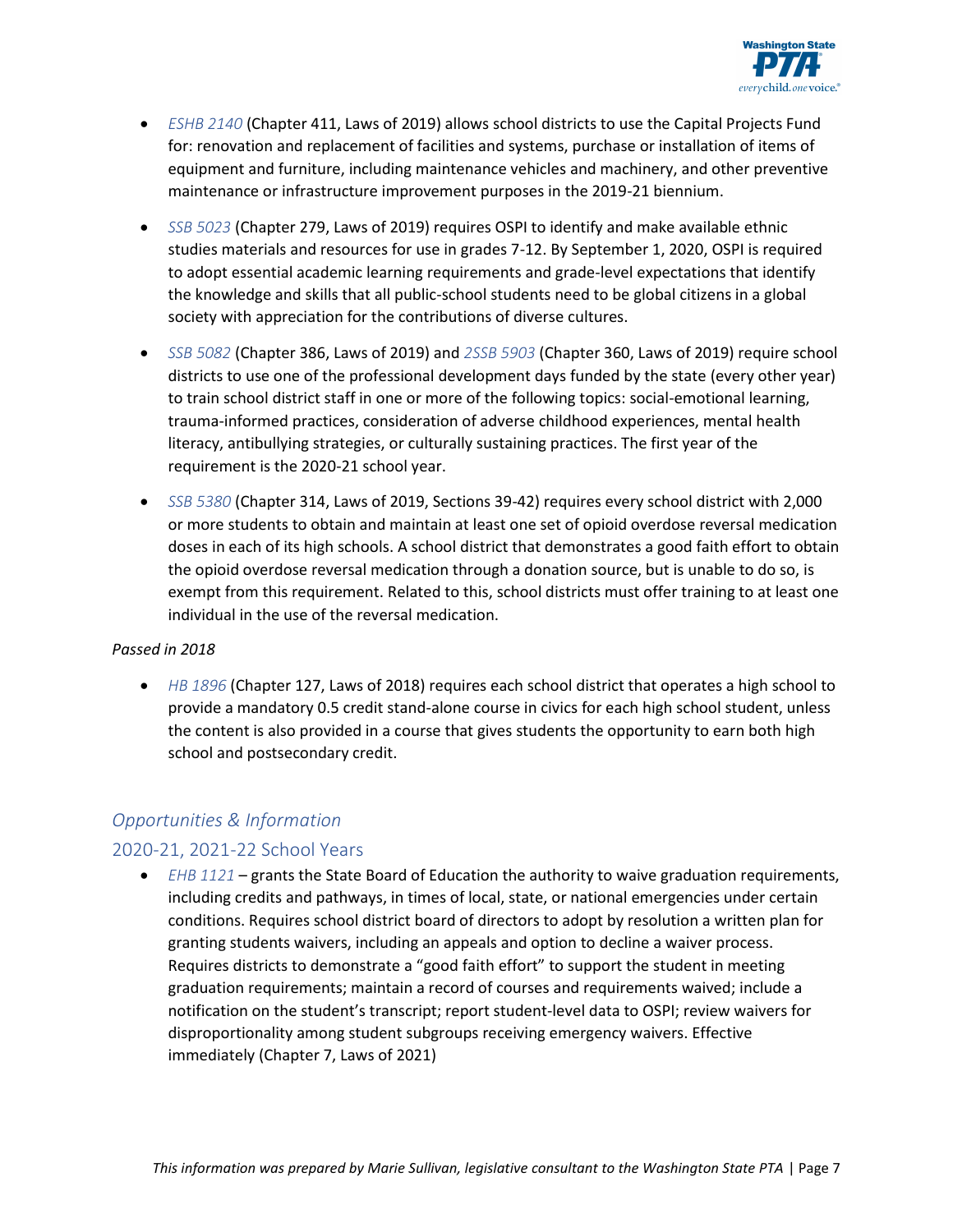

- *[SHB 1208](https://app.leg.wa.gov/billsummary?BillNumber=1208&Initiative=false&Year=2021)* removes requirements to spend Learning Assistance Program funds first on K-4 literacy, on behavior, or using the state-approved literacy, math and behavior menus but allows school districts to continue to use LAP for academic and non-academic purposes to support student achievement. By the 2025-26 school year, a district must allocate LAP funds according to a framework of the *[Washington Integrated Student Supports Protocol](https://www.k12.wa.us/student-success/support-programs/multi-tiered-system-supports-mtss/washington-integrated-student-supports-protocol-wissp)*, established by the Legislature in 2016. Allows up to 15% of LAP to be contracted for direct student support with Community-Based Organizations. Effective immediately (Chapter 111, Laws of 2021)
- *[SHB 1225](https://app.leg.wa.gov/billsummary?BillNumber=1225&Initiative=false&Year=2021)* creates a school-based health center program office at the state Department of Health to provide support, training, and technical assistance to school-based health centers. The objective of the office is to expand and sustain the availability of school-based health center services to K-12 students in public schools, with a focus on historically underserved populations. (Chapter 68, Laws of 2021)
- *[E2SHB 1295](https://app.leg.wa.gov/billsummary?BillNumber=1295&Initiative=false&Year=2021)* beginning in the 2021-22 school year, enrollments for students in residential schools, for juveniles in detention facilities, and for individuals under the age of 18 who are incarcerated in adult correctional facilities may be funded above one full-time equivalent, provided that enrollments above one FTE allow for participation in dropout reengagement programs as defined in *[RCW 28A.175.105](https://app.leg.wa.gov/RCW/default.aspx?cite=28A.175.105)*. (Chapter 164, Laws of 2021)
- *[E2SHB 1365](https://app.leg.wa.gov/billsummary?BillNumber=1365&Initiative=false&Year=2021)* relates to procuring and supporting appropriate computers and devices for students and instructional staff, and training for staff and families. The purposes of the act are to: accelerate student access to learning devices and related goods and services; expand training programs and technical assistance on using technology to support student learning; and build the capacity of schools and districts to support digital navigation services for students and their families. School districts are eligible to apply directly to OSPI for a grant to: attain universal 1:1 student to learning device ratio; expand technical support and training to school and district staff; and develop district-based and school-based capacity to assist students and their families in accessing and using technology to support student learning. (Chapter 301, Laws of 2021)
- *[ESHB 1370](https://app.leg.wa.gov/billsummary?BillNumber=1370&Initiative=false&Year=2021)* increases grant amounts for early learning facilities to:
	- o \$20,000 for facility predesign grants or loans;
	- $\circ$  \$200,000 for minor renovations or repairs of existing early learning facilities or for predevelopment activities to advance a proposal from planning to major construction or renovation; and
	- $\circ$  \$1,000,000 for major construction and renovation grants or loans and grants or loans for facility purchases. (Chapter 130, Laws of 2021)
- *[ESHB 1426](https://app.leg.wa.gov/billsummary?BillNumber=1426&Initiative=false&Year=2021)* requires 25% of training hours for administrator and teacher certificates renewed on or after July 1, 2023 to include: 10% focused on equity-based school practices; 10% focused on national professional standards for education leaders; and 5% focused on government-togovernment relationships with federally recognized tribes. (Chapter 77, Laws of 2021)